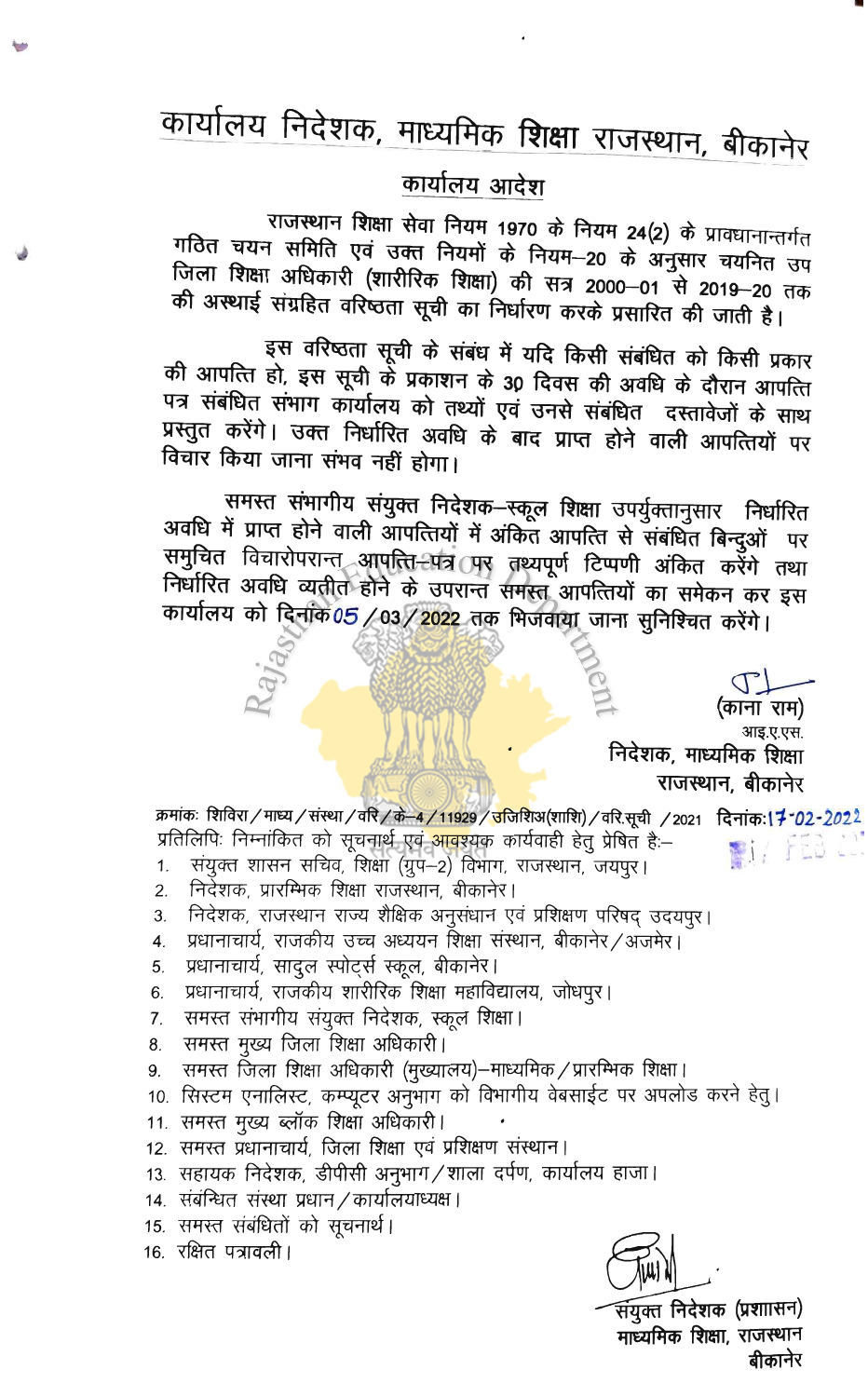.<br>उप जिला शिक्षा अधिकारी (शारीरिक शिक्षा)की अस्थाई वरिष्ठता सूची

V

| S.NO           | <b>NAME</b>                 | <b>DOB</b>   | GEN. CAT. |           | <b>EMPLOYEE ID</b> | <b>REMARKS</b> |
|----------------|-----------------------------|--------------|-----------|-----------|--------------------|----------------|
| 1              | 2                           | 3            | 4         | 5         | 6                  | 7              |
|                |                             | वर्ष 2000-01 |           |           |                    |                |
| <b>DPC</b>     |                             |              |           |           |                    |                |
| 1              | <b>INDERRAJ CHIMPA</b>      | 01-06-1945   | M         |           |                    |                |
| $\overline{2}$ | UMMED SINGH BITTHU          | 14-10-1946   | M         |           |                    |                |
| <b>PSC-NIL</b> |                             |              |           |           |                    |                |
|                |                             | वर्ष 2001-02 |           |           |                    |                |
|                |                             | <b>DPC</b>   |           |           |                    |                |
| 3              | <b>GAJRAJ SINGH</b>         | 04-01-1945   | M         |           |                    |                |
| <b>PSC-NIL</b> |                             |              |           |           |                    |                |
|                |                             | वर्ष 2002-03 |           |           |                    |                |
| <b>DPC</b>     |                             |              |           |           |                    |                |
| 4              | <b>RAM PRATAP SINGH</b>     | 03-03-1945   | M         |           |                    |                |
| 5              | <b>BHAGWAN SINGH</b>        | 10-07-1948   | M         |           |                    |                |
| <b>PSC-NIL</b> |                             |              |           |           |                    |                |
|                |                             | वर्ष 2003-04 |           |           |                    |                |
| <b>DPC</b>     |                             |              |           |           |                    |                |
| 6              | <b>BHERU LAL KHATIK</b>     | 05-03-1947   | M         |           |                    |                |
| <b>PSC-NIL</b> |                             |              |           |           |                    |                |
|                |                             | वर्ष 2004-05 |           | $\bullet$ |                    |                |
| <b>DPC-NIL</b> |                             |              |           |           |                    |                |
| <b>PSC-NIL</b> |                             |              |           |           |                    |                |
|                |                             | वर्ष 2005-06 |           |           |                    |                |
| <b>DPC-NIL</b> |                             |              |           |           |                    |                |
| <b>PSC-NIL</b> |                             |              |           |           |                    |                |
|                |                             | वर्ष 2006-07 |           |           |                    |                |
| $2$ DPC        |                             |              |           |           |                    |                |
| $\overline{7}$ | <b>SAFI MOHAMED QURESHI</b> | 16-07-1946   | M         |           | --                 |                |
| 8              | PANNA LAL                   | 02-10-1951   | M         |           |                    |                |
| 9              | <b>SWROOP NARAYAN</b>       | 05-12-1947   | M         |           |                    |                |
| PSC-NIL        |                             |              |           |           |                    |                |
|                |                             | $\epsilon$   |           |           |                    |                |

#### $qq$  2007-08

| <b>DPC</b>     |              |            |   |  |
|----------------|--------------|------------|---|--|
|                | YOGESH KUMAR | 08-04-1948 | M |  |
| <b>PSC-NIL</b> |              |            |   |  |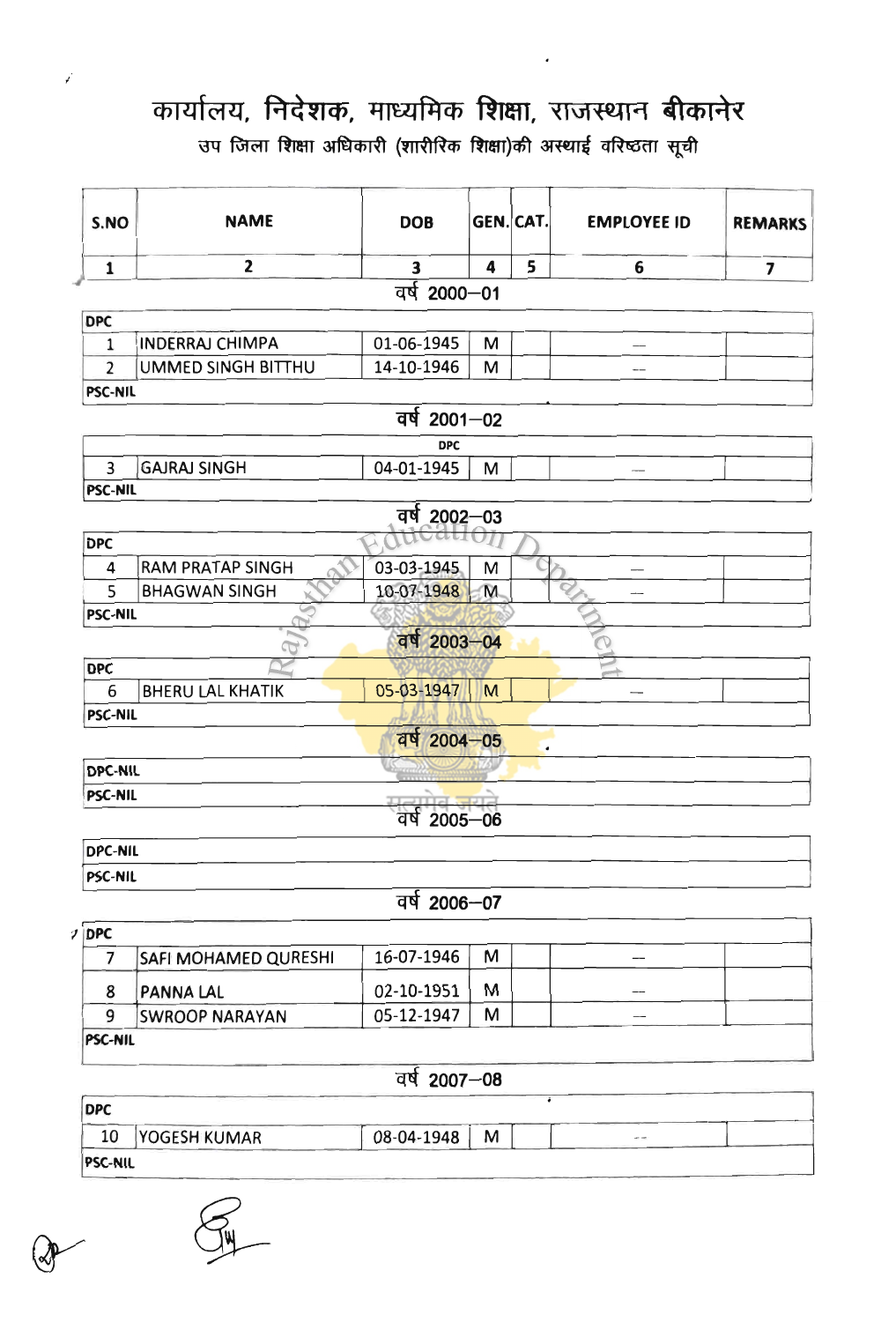उप जिला शिक्षा अधिकारी (शारीरिक शिक्षा)की अस्थाई वरिष्ठता सूची

| S.NO           | <b>NAME</b>               | <b>DOB</b>     | GEN. CAT. |           | <b>EMPLOYEE ID</b> | <b>REMARKS</b>          |
|----------------|---------------------------|----------------|-----------|-----------|--------------------|-------------------------|
| 1              | $\mathbf{2}$              | 3              | 4         | 5         | 6                  | $\overline{\mathbf{z}}$ |
|                |                           | वर्ष 2008-09   |           |           |                    |                         |
| <b>DPC</b>     |                           |                |           |           |                    |                         |
| 11             | <b>FYAZ AHEMAD</b>        | 15-04-1952     | M         |           |                    |                         |
| 12             | SOHAN LAL PALIWAL         | 02-07-1949     | M         |           |                    |                         |
| 13             | <b>HASAN ABBAS PATHAN</b> | 08-06-1948     | М         |           |                    |                         |
| 14             | <b>BHERUDAN CHARAN</b>    | 27-09-1948     | M         |           |                    |                         |
| 15             | <b>DEVI LAL BERWA</b>     | 06-07-1949     | М         | SC        |                    |                         |
| 16             | RAM KISHAN MEENA          | 26-01-1954     | M         | <b>ST</b> |                    |                         |
| <b>PSC-NIL</b> |                           | $\text{trcat}$ |           |           |                    |                         |
|                |                           | वर्ष 2009-10   |           |           |                    |                         |
| <b>DPC</b>     |                           |                |           |           |                    |                         |
| 17             | <b>HEERA RAM</b>          | 20-04-1951     | M         |           |                    |                         |
| 18             | <b>MADHU KANT</b>         | 06-10-1951     | M         |           |                    |                         |
| 19             | <b>JAI NARAYAN</b>        | 01-06-1952     | M         |           |                    |                         |
| 20             | <b>RADHA MADHAV</b>       | 09-10-1951     | M         |           |                    |                         |
| 21             | <b>PRATAP SINGH</b>       | 05-05-1951     | M         |           |                    |                         |
| 22             | MAGGHA RAM DHIYA          | 31-07-1952     | M         | <b>SC</b> |                    |                         |
| <b>PSC-NIL</b> |                           |                |           |           |                    |                         |

## स**त्वर्ष-2010-111**

 $\frac{1}{1}$ 

| <b>DPC</b>     |                     |            |   |  |  |
|----------------|---------------------|------------|---|--|--|
| 23             | CHAIN SINGH RANAWAT | 15-05-1954 | м |  |  |
| 24             | DADU SINGH          | 01-06-1950 | м |  |  |
| 25             | KANHAYALAL BHATT    | 01-08-1951 | м |  |  |
| <b>PSC-NIL</b> |                     |            |   |  |  |

## $\frac{1}{4}$   $\frac{1}{2011-12}$

| <b>DPC</b> |                            |            |   |    |    |
|------------|----------------------------|------------|---|----|----|
| 26         | <b>VIKRAM SINGH TANWAR</b> | 03-03-1952 | M |    |    |
| 27         | <b>GHANSHYAM</b>           | 02-07-1957 | М |    |    |
| 28         | SOHAN LAL SHARMA           | 17-01-1952 | м |    |    |
| 29         | <b>RAM NARESH</b>          | 16-01-1955 | м |    | -- |
| 30         | HIMMAT RAM JOSHI           | 01-04-1952 | M |    |    |
| 31         | <b>BAJRANG LAL</b>         | 02-02-1954 | M |    | -- |
| 32         | <b>ONKAR DAS VAISNAV</b>   | 09-04-1953 | М |    |    |
| 33         | <b>DINESH SHANKAR</b>      | 06-03-1953 | M |    |    |
| 34         | DAL CHAND MENARIYA         | 11-04-1954 | м |    |    |
| 35         | <b>BHUPAL SINGH</b>        | 15-06-1953 | М |    |    |
| 36         | MAHESH CHAND KALSUWA       | 24-07-1956 | М | ST |    |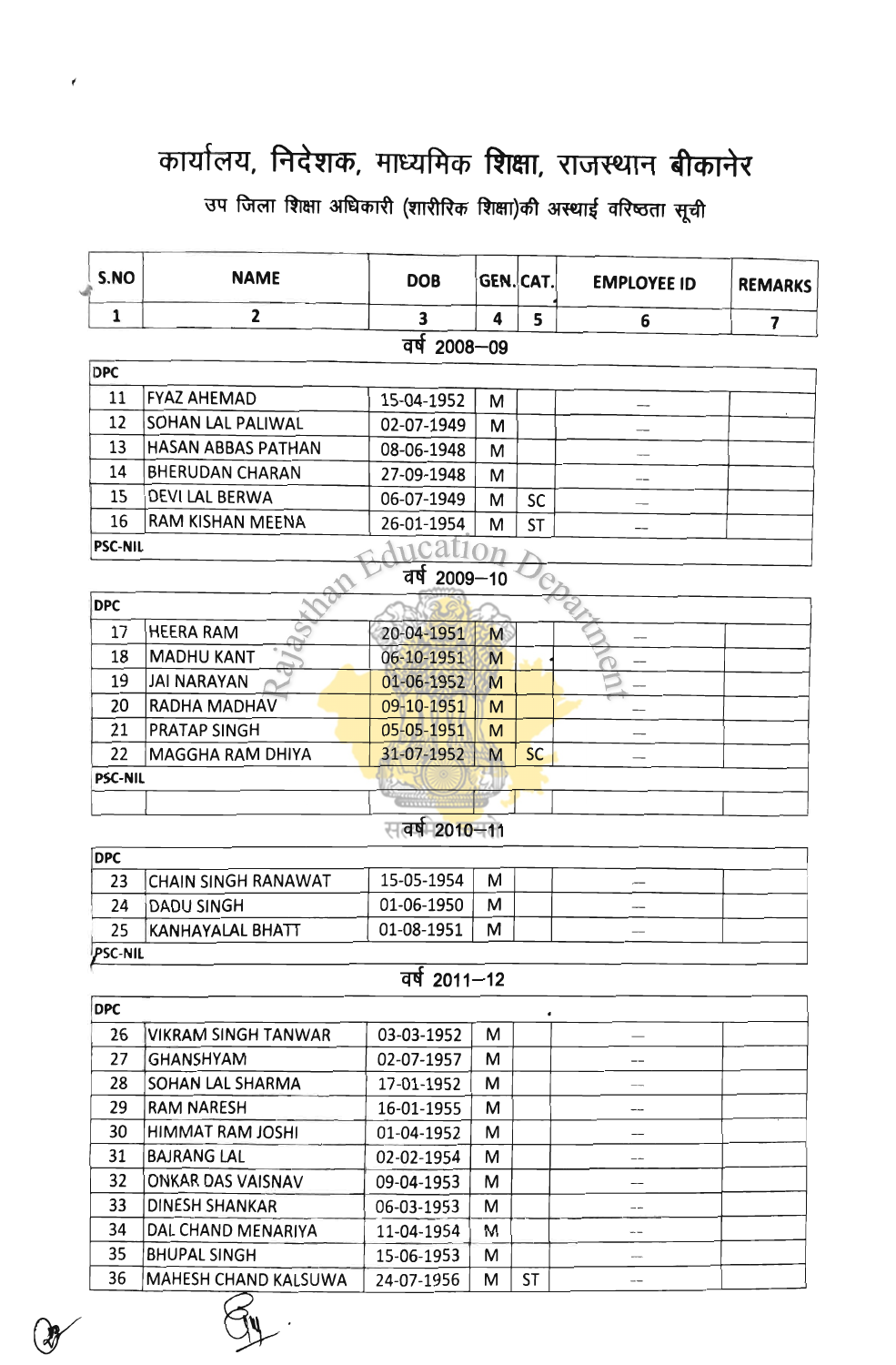.<br>उप जिला शिक्षा अधिकारी (शारीरिक शिक्षा)की अस्थाई वरिष्ठता सूची

|              | S.NO           | <b>NAME</b>       | <b>DOB</b> |   | GEN.CAT.  | <b>EMPLOYEE ID</b> | <b>REMARKS</b> |
|--------------|----------------|-------------------|------------|---|-----------|--------------------|----------------|
| $\checkmark$ |                |                   |            | 4 |           |                    |                |
|              | 37             | <b>SANWAR MAL</b> | 01-12-1955 | М | SC        |                    |                |
|              | 38             | <b>LALA RAM</b>   | 05-07-1955 | M | <b>SC</b> | $- -$<br>--        |                |
|              | <b>PSC-NIL</b> |                   |            |   |           |                    |                |

## $\overline{q}$ र्ष 2012-13

| <b>DPC</b>     |                            |             |   |     |  |
|----------------|----------------------------|-------------|---|-----|--|
| 39             | <b>MANOJ KUMAR</b>         | 04-09-1956  | М |     |  |
| 40             | <b>SRIRAM YADAV</b>        | 07-12-1952  | м |     |  |
| 41             | <b>SHEKH SHAHID AHEMAD</b> | 05-07-1952  | М |     |  |
| 42             | <b>DHARMENDRA SINGH</b>    | 25-02-1954. | М |     |  |
| 43             | <b>MANJULA SHUKLA</b>      | 01-11-1956  | F | --- |  |
| <b>PSC-NIL</b> |                            |             |   |     |  |

| वर्ष 2013–14 |  |  |  |
|--------------|--|--|--|
|--------------|--|--|--|

| <b>DPC</b>     |                              |            |   |           |  |
|----------------|------------------------------|------------|---|-----------|--|
| 44             | <b>DIWAN SINGH</b>           | 30-06-1955 | M |           |  |
| 45             | <b>SURYABHAN SINGH</b>       | 15-06-1954 | M |           |  |
| 46             | <b>DEV KISHAN GURJAR</b>     | 21-06-1954 | M |           |  |
| 47             | <b>NATHU LAL PATIDAR</b>     | 04-05-1957 | M |           |  |
| 48             | SAMPAT RAM TANWAR            | 01-01-1957 | M |           |  |
| 49             | UTTAMDAN CHARAN              | 01-10-1953 | M |           |  |
| 50             | <b>RANIDAN SINGH</b>         | 02-01-1956 | M |           |  |
| 51             | <b>KOJA RAM</b>              | 01-12-1955 | M |           |  |
| 52             | <b>MADAN LAL MALI</b>        | 05-12-1954 | M |           |  |
| 53             | <b>SHAKIL AHEMED MANSURI</b> | 03-05-1957 | M |           |  |
| 54             | DHARM PAL MEENA              | 15-08-1953 | М | <b>ST</b> |  |
| 55             | <b>JAGDISH LAL</b>           | 06-12-1953 | M | SC        |  |
| <b>PSC-NIL</b> |                              |            |   |           |  |

#### $qq$  2014-15

| <b>DPC</b>     |                             |            |   |    |       |  |
|----------------|-----------------------------|------------|---|----|-------|--|
| 56             | <b>RAM GOPAL</b>            | 02-07-1954 | М |    | $- -$ |  |
| 57             | <b>RAGHUVEER SINGH</b>      | 02-07-1955 | M |    | $-$   |  |
| 58             | <b>RAMJILAL</b>             | 24-05-1958 | М |    | ---   |  |
| 59             | <b>GOPAL SINGH</b>          | 04-08-1957 | М |    | --    |  |
| 60             | <b>GOVIND LAL CHUNDAWAT</b> | 15-02-1956 | М |    | --    |  |
| 61             | MAHAVEER PRASAD DHOBI       | 05-05-1958 | М | SC | --    |  |
| <b>PSC-NIL</b> |                             |            |   |    |       |  |

### $\overline{qq}$  2015-16

 $\overline{\phantom{a}}$ 

| <b>DPC</b>     |                       |            |                  |  |
|----------------|-----------------------|------------|------------------|--|
| 62             | <b>MAYA YADAV</b>     | 25-09-1960 | RJJO198124009695 |  |
| 63             | <b>RAJ BALA YADAV</b> | 01-07-1960 |                  |  |
| <b>PSC-NIL</b> |                       |            |                  |  |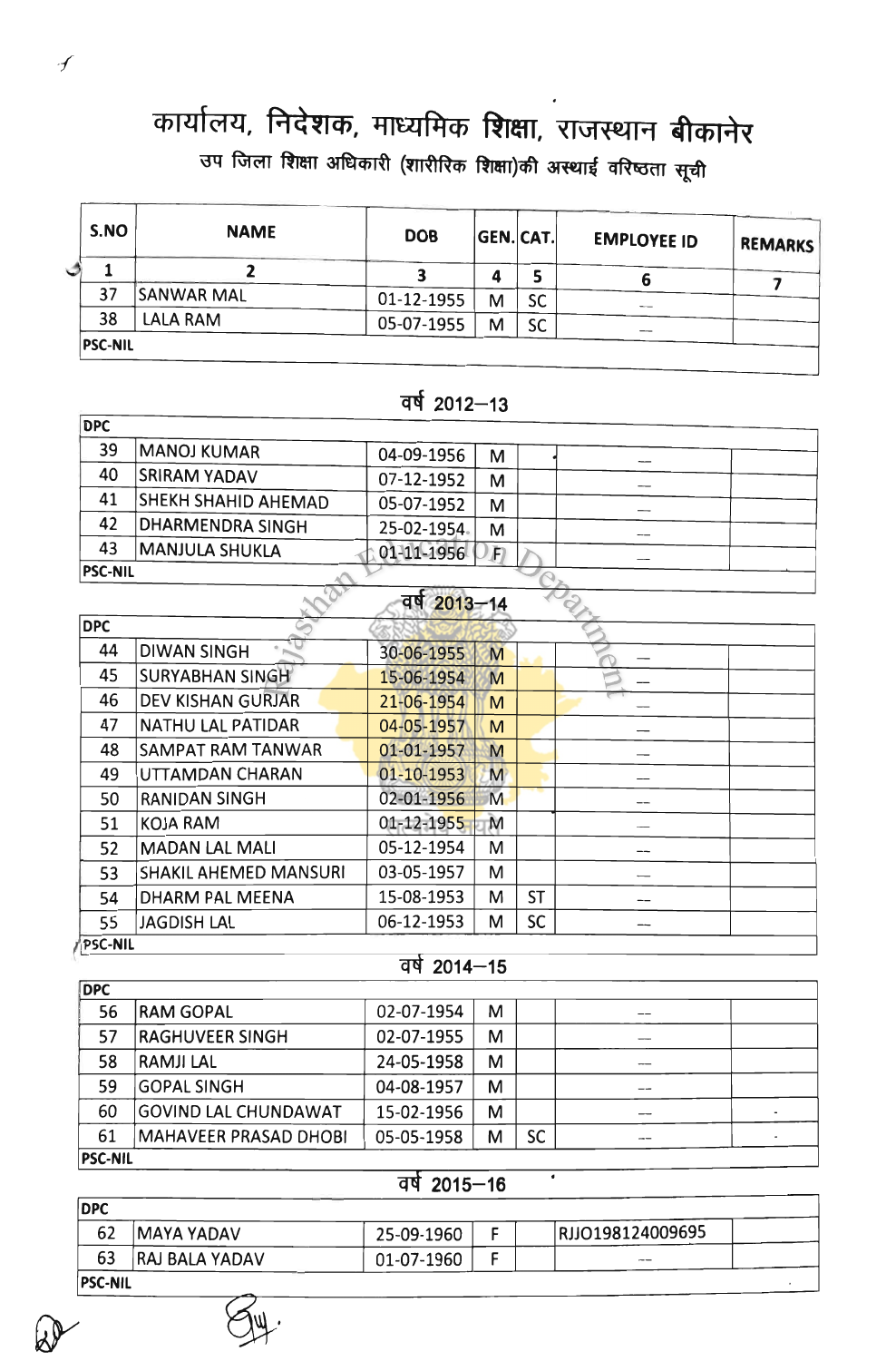# कार्यालय, निदेशक, माध्यमिक शिक्षा, राजस्थान बीकानेर .<br>उप जिला शिक्षा अधिकारी (शारीरिक शिक्षा)की अस्थाई वरिष्ठता सूची

| S.NO           | <b>NAME</b>               | <b>DOB</b>    | GEN. CAT. |           | <b>EMPLOYEE ID</b>  | <b>REMARKS</b> |
|----------------|---------------------------|---------------|-----------|-----------|---------------------|----------------|
| $\mathbf{1}$   | 2                         | 3             | 4         | 5         | 6                   | 7              |
| \$             |                           | वर्ष 2016-17  |           |           |                     |                |
| <b>DPC</b>     |                           |               |           |           |                     |                |
| 64             | <b>ANANDI SHARMA</b>      | 23-04-1958    | F         |           |                     |                |
| 65             | <b>INDU KHARGAWAT</b>     | 28-08-1957    | F         |           |                     |                |
| 66             | <b>HEMLATA</b>            | 02-07-1957    | F         |           |                     |                |
| 67             | <b>KAMLA GODARA</b>       | 25-12-1956    | F         |           |                     |                |
| 68             | SHUBHAKARAN SWAMI         | 15-01-1958    | M         |           |                     |                |
| 69             | <b>MADAN LAL MEENA</b>    | 02-12-1960    | M         | ST        | RJSK198733018788    |                |
| 70             | KAILASH CHANDRA VERMA     | 01-10-1957    | M         | SC        |                     |                |
| 71             | <b>UMRAV MEENA</b>        | 05-07-1959    | M         | ST        |                     |                |
| <b>PSC-NIL</b> |                           |               |           |           |                     |                |
|                |                           | वर्ष 2017-18  |           |           |                     |                |
| <b>DPC</b>     |                           |               |           |           |                     |                |
| 72             | <b>GULJARI LAL</b>        | 12-07-1958    | M         |           |                     |                |
| 73             | <b>BISHAN SINGH BHATI</b> | 05-07-1959    | M         |           |                     |                |
| 74             | <b>SHARAFAT HUSAIN</b>    | 13-02-1958    | M         |           |                     |                |
| 75             | <b>ASHOK KUMAR</b>        | 25-09-1960    | M         |           | RJJP198317015470    |                |
| 76             | <b>RAMAVTAR</b>           | 30-03-1960    | M         |           | RJJP198318009831    |                |
| 77             | SADHANA SAXSENA           | 12-05-1959    | F         |           |                     |                |
| 78             | PADMA GURJAR              | 10-12-1958    | F         |           |                     |                |
| 79             | <b>MOTILAL</b>            | 20-05-1960    | M         | <b>SC</b> | RJKO198627003134    |                |
| 80             | <b>GOPAL LAL VERMA</b>    | 01-07-1960    | M         | SC        | RJBU198010010988    |                |
| 81             | <b>VIJAY SINGH MEENA</b>  | 28-07-1958    | M         | ST        |                     |                |
| <b>PSC-NIL</b> |                           |               |           |           |                     |                |
|                |                           | वर्षे 2018–19 |           |           |                     |                |
| <b>DPC</b>     |                           |               |           |           |                     |                |
| 82             | <b>SUMAN SHARMA</b>       | 01-02-1962    | F         |           | RJKO198427003532    |                |
| 83             | <b>DINESH CHANDRA</b>     | 10-02-1959    | M         |           |                     |                |
| 84             | <b>CHHOTE LAL YADAV</b>   | 10-07-1958    | М         |           |                     |                |
| 85             | <b>RAM SINGH</b>          | 01-07-1958    | м         |           | $-\!$ $\!-$         |                |
| 86             | AJIJ MOHAMED              | 01-06-1958    | М         |           |                     |                |
| 87             | SAVITA MAIDA              | 01-10-1958    | F         | ST        |                     |                |
| 88             | DARSHANA GANDHI           | 14-01-1960    | F         |           | RJKO198527004859    |                |
| 89             | <b>BHUPENDRA SINGH</b>    | 05-07-1960    | M         |           | RJBP198507021691    |                |
| 90             | VIMALA MISHRA             | 07-09-1958    | F         |           |                     |                |
| 91             | <b>CHARANJEET KAUR</b>    | 25-02-1962    | F         |           | RJGA198635005421    |                |
| 92             | PADMA PURI GOSWAMI        | 25-01-1962    | F         |           | RJBW198608008573    |                |
| 93             | <b>BALVEER SINGH</b>      | 10-02-1959    | М         |           |                     |                |
| 94             | MANJU GOYAL               | 17-09-1962    | F         |           | RJBP198607021857    |                |
| 95             | <b>RAM GOPAL</b>          | 30-06-1963    | M         |           | SC RJBW200308003267 |                |
| 96             | <b>MANOHAR LAL BALAI</b>  | 01-07-1963    | М         | SC        | RJAL199202021331    |                |

 $\cdot$ 

 $\overline{1}$ 

 $\overline{\phantom{a}}$